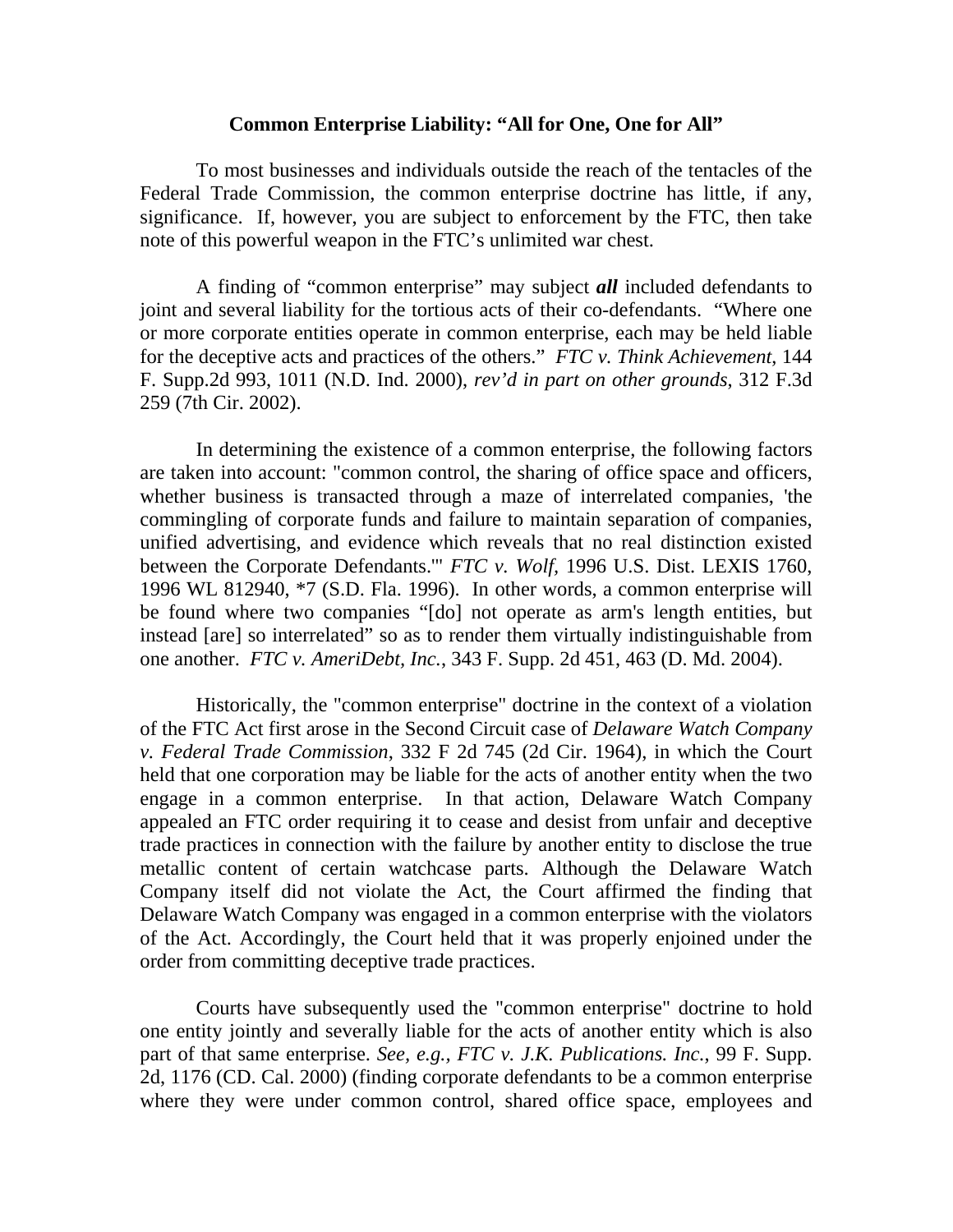officers, and conducted their business through a maze of inter-related companies purportedly operating the same website.).

Obviously, in the absence of a common enterprise with a direct violator of the FTC Act, a defendant cannot be held liable for the violations of another entity. *FTC v. Kuvkendall*. 371 F.3d 745, 759 (10th Cir., 2004) ("Neither the court nor the FTC pointed us to any evidence that any corporate defendant other than DMS engaged in any of the conduct outlined above . . . nor has our review of the record revealed any", and therefore, those other corporate entities could not be held liable for the acts of the entity that actually violated the Act.).

Other relevant case law suggests that a defendant must have *numerous* and *significant* ties to its co-participants and their unlawful practices in order to be considered a part of the common enterprise. *FTC v. Network Servs. Depot, Inc.,* 617 F.3d 1127, 1142 (9th Cir. 2010). In *FTC v. Network*, a case that is also referenced in the Motion for Preliminary Injunction, "common enterprise" was established where the companies in question had "pooled resources, staff, and funds; they were all owned and managed by [Defendant] and his wife; and they all participated to some extent in a common venture to sell internet kiosks" (the product-basis of the scheme). *Network* at 1143.

 In yet another case, *FTC v. Neovi, Inc.*, 598 F. Supp. 2d 1104, 1116-17 (S.D. Cal. 2008), the Court found "common enterprise" liability where defendants did not dispute that they "shared office space, employees, payroll funds, and other expenses." They also engaged in unified advertising for the products at issue in that case. And the companies were both controlled by the same officers. *Id*. at p. 1116. In reaching its conclusion that the defendants were a common enterprise, the Court stated that defendants' "operations, finances, employees, physical infrastructure, and business strategy were tightly interwoven." *Id*.

 The above cases, and many others, illustrate the substantial involvement necessary for a finding of "common enterprise" liability. The most frightening part, however, is yet to come: extent of liability.

"To determine the appropriate amount of damages in deceptive advertising cases, courts apply a burden-shifting scheme." *F.T.C. v. Direct Mktg. Concepts, Inc.*, 624 F.3d 1, 15 (1st Cir. 2010). FTC bears the initial burden of providing "a reasonable approximation of damages," which may be established by gross receipts, net customer loss, or other comparable evidence. *Id*. If FTC meets this burden, "the defendant has an opportunity to demonstrate that the figures are inaccurate." *Id.*; *F.T.C. v. QT, Inc.*, 512 F.3d 858, 864 (7th Cir. 2008) (stating that "if defendants thought that their profits for these years were below \$16 million, they should have produced their own figures-for once the FTC produces a